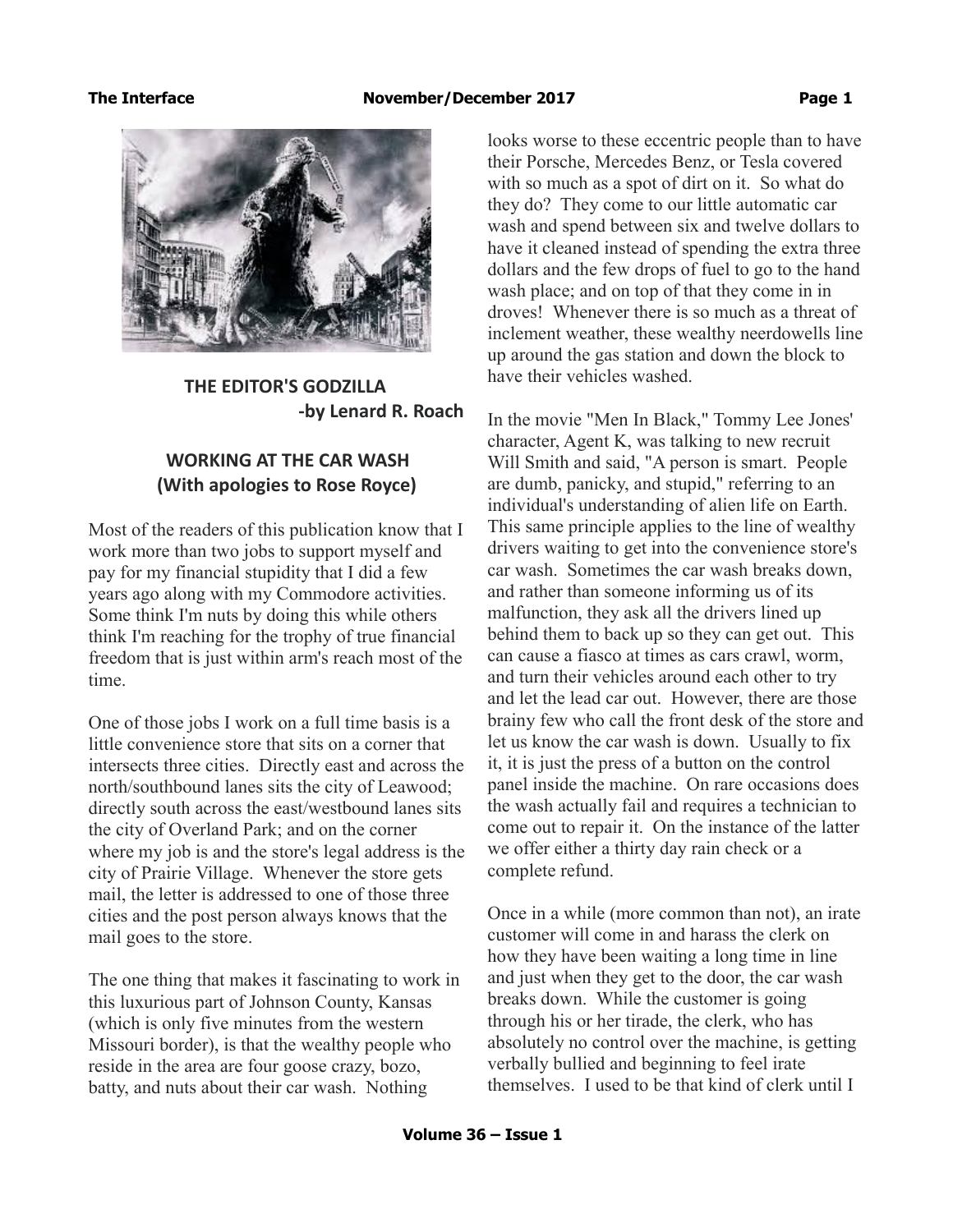said, "Enough is enough" and started a campaign of not to get mad, but to get even.

Ladies and gentlemen of Commodore, we are Commodore users! We were coding well before any fancy gadgets and gizmos were ever even thought of that are used today. In fact, some of the items used today had their foundations rooted in the birthing technologies of our day. Many of these people don't know about programming in BASIC or MLX, and I thought it was about time to screw with the heads of the next few people who came into the store getting all hostile about the car wash and give them a convoluted taste of good old fashion Commodore know how.

On a warm winter day right after a good snow I chose to execute my sinister plan. On this particular day the car wash was jumping. The line went around the gas station and was even beginning to block the pumps surrounding the store. About ninety minutes into my shift the first problem came in:

"Your car wash just went down," the young, thin, blonde woman said with hostility in her voice. I went into the back room to get the car wash bay keys and my coat.

"Let's take a look," I answered.

I followed the young woman back to the car wash kiosk where in big bold letters the screen read: "TEMPORARILY DOWN." I looked at the screen then back at the woman who was climbing back into her car waiting for me to give her the bad news that she wasn't going to get a wash today.

I smiled. "It looks like a type mismatch error from here."

"Oh," she said dumbfounded. "Is that serious?"

"No. Let me go into the machine and reboot the SID chip. That should put the machine back in operation."

She relaxed. "Thank you. I'm glad there was somebody on duty here who knows what to do."

A quick push of a button inside the car wash and the machine was back in operation. The customer's ire was defused by a simple messing with her mind.

A bigger challenge came the same day about two hours later. A tall, balding gentleman with an attitude came in and with many expletives told me the car wash went down while he was waiting at the door. Again, I grabbed the keys and my coat.

"I wonder what's wrong?" I said to myself and aloud.

"I know a little about these things," he said gruffly and with an air of arrogance, "and the way your car wash keeps crashing it might be a hardware issue."

Uh oh! A tech head. To diffuse him might be difficult. The strategy I quickly chose for him was head on. We got to the kiosk where the same error message as before was on the screen. I looked at the customer and smiled.

"It looks like the 5.25 has a corrupted track on it. I'll go inside and replace it with a 3.5," I said.

I knew by the look on this guy's face that I just sunk his battleship in one shot, but he wasn't going to sink that easy to the prattling of a dumb convenience store clerk.

"A 3.5?" he said. "That sounds kind of small. Will that work in the place of a 5.25?" This guy had absolutely no idea what he was saying and I loved it.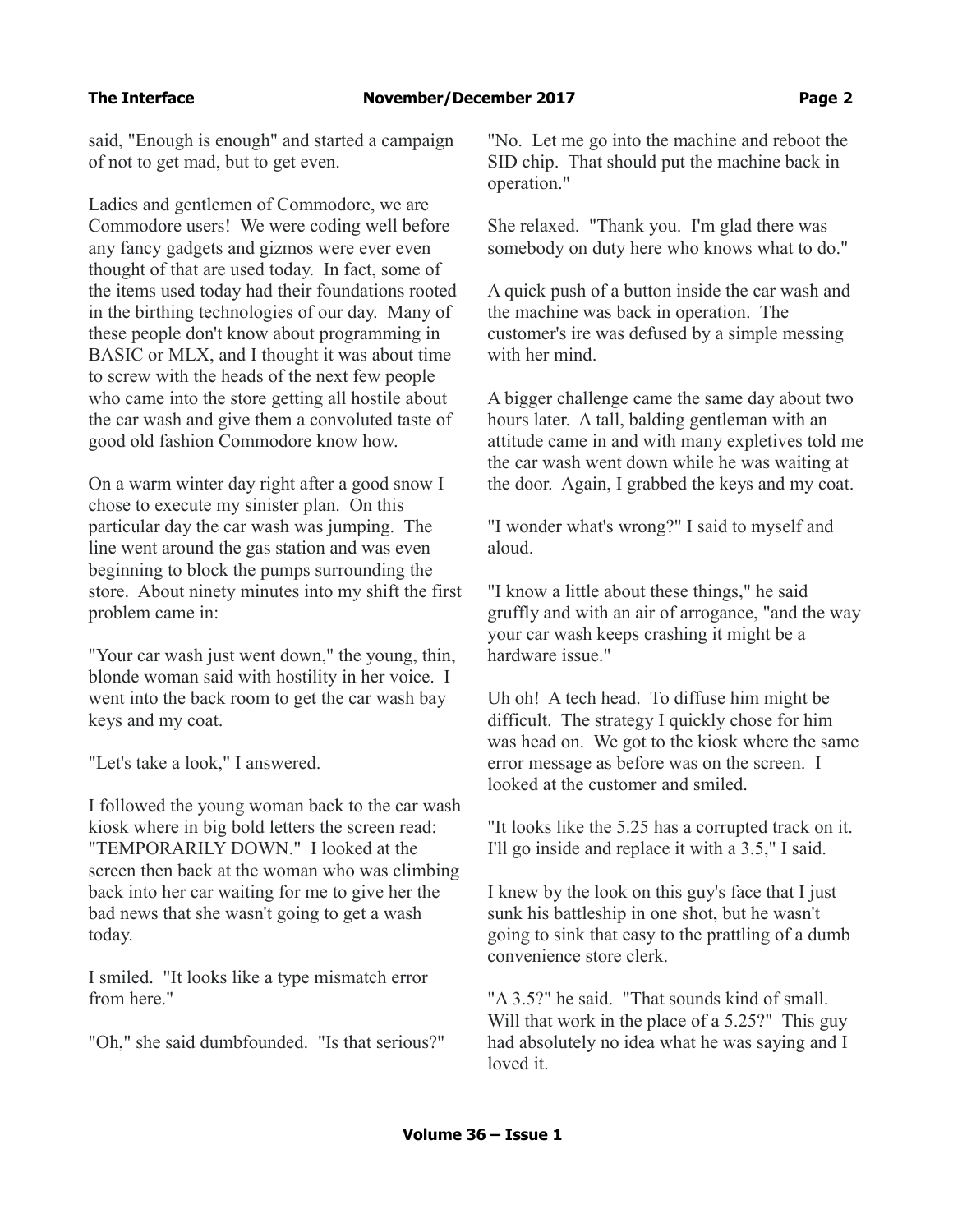"Oh yeah," I said. "The 5.25 has only 40 tracks on it, while the 3.5 has 80 tracks. The 3.5 is small but mighty."

"Then why not use the 3.5 all the time?" he asked.

"Cost effectiveness. The 5.25 is cheaper and still does the job."

The gentleman rubbed his chin. "I guess I could see that." He climbed back into his car. "Thanks for clearing that up."

"That's one of our many services, sir." I went into the car wash and hit the same reset button. Soon he was driving in with a smile. He even waved to me as the passenger's front tire of his car settled into the cradle that starts the automatic features of the car wash.

I was no more back in the store and getting my coat off when another customer came in with a different complaint:

"Your gas pump said to see you. I was trying to use my card," she said.

If this messing with the car wash people using Commodore lingo works, then why not try it on fueling customers? I looked at the register monitor. The error message read: "FREQUENT USE." This meant that the software at the pump registered more than two swipes of the same card in succession, thus activating the anti-theft failsafe. The customer cannot use her card at the pump until after midnight. Strange function, but effective. I turned to the woman who stared at me from across the sales counter. Again, I smiled.

"Syntax error, miss," I said with my now signature grin of being a complete and utter hoser.

"What the h\*\*l does that mean?" she asked.

Oh, yeah. Time to unleash the Commodore bazooka on this one.

"It means that the U1 chip on the board inside the pump doesn't understand your card's information."

"Should I move to a different pump?" she asked with that deer-in-the-headlights expression on her face.

"Not really," I answered. "The U1 chip in that pump has already informed the other U1 chips in the rest of the pumps to not allow you to use that card. The U1 thinks your card has been stolen."

"That's the worst thing I've ever heard!" she nearly screamed. "How am I suppose to get gas?"

My first thought to answer that question was to eat one of our microwave burritos, but I withheld my comment and went into instant hero mode instead.

"Not to worry, miss," I said as I put my hand on the register computer, "this computer's 6502 chip can override that little problem outside by just prepaying a certain amount and running your credit card through the inside credit card reader."

She breathed a sigh of relief. "Thank God! I'm about out of gas and I don't think I have enough in the tank to make it to the next station."

She selected a prepay dollar amount, swiped her card, got her receipt, and walked peacefully out the store to fill up her tank with glee.

Yeah, I know. I'm acting a lot like Syndrome in "The Incredibles" movie by creating my own monsters with all this Commodore mumbo jumbo, but unlike Syndrome, I defeated said monsters and came out a hero with happy, and I hope returning, customers. Now, while I'm on break, I study the "Commodore 64 Users Guide,"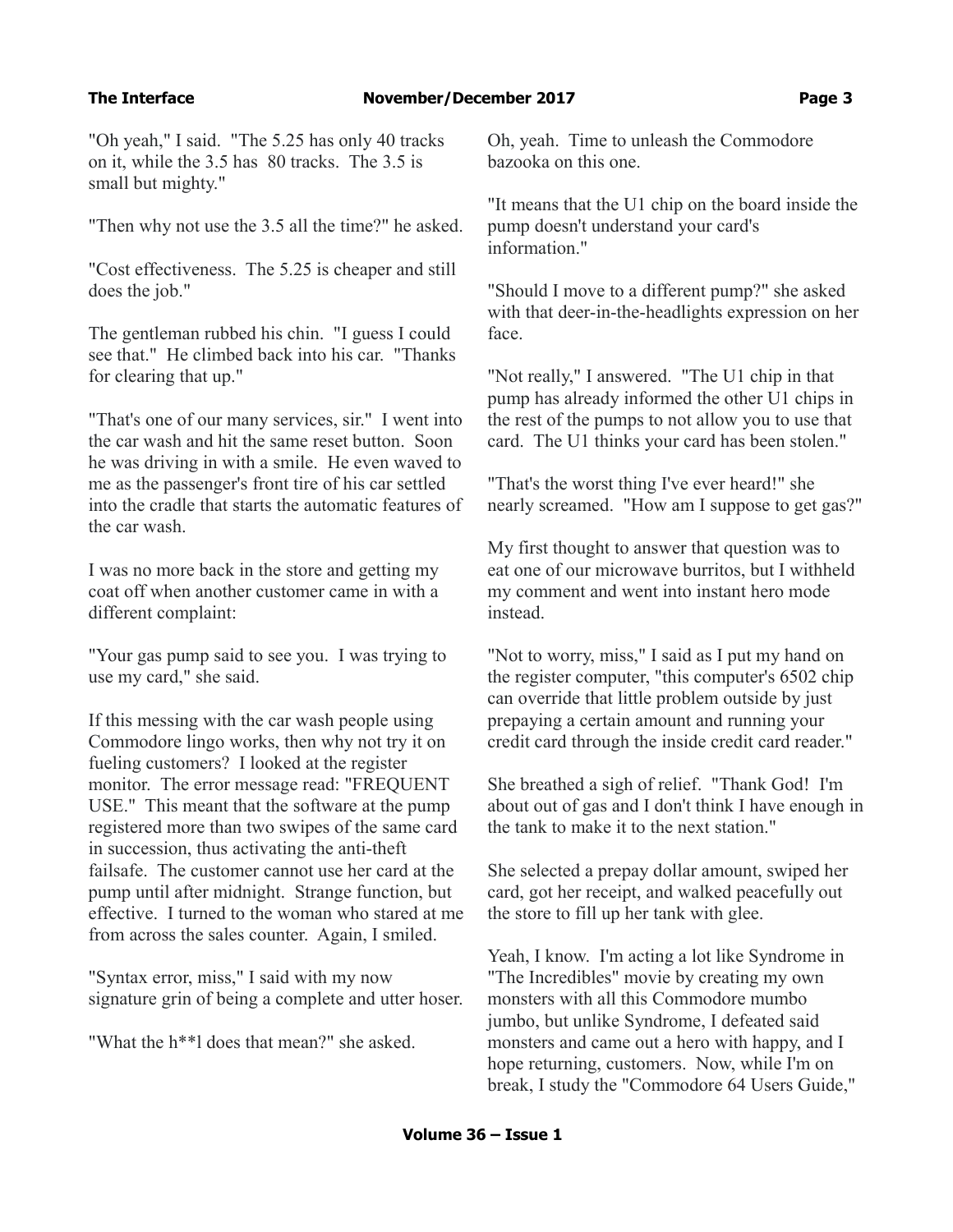### **The Interface November/December 2017 Page 4**

appendix section so I can come up with more cow cookies to tell disgruntled customers so they will feel like there is someone on site who knows what they are doing. I'm da big pimp!

Now, the real question is: Do I \*honestly\* know what I'm doing to fix the car wash or activate a digitally stubborn pump? I know enough to get me in trouble, but there are a few times that I have to call the IT Help Desk for guidance into fixing complicated problems, but usually the answer they give is to shut down and reboot the annoying device. Wait a minute ... don't we already do that in Commodore? Heh, it just goes to show ya that technology has not fallen too far from the proverbial tree.

# **MONTHLY MEETING REPORTS -by Dick Estel & Robert Bernardo**

### **NOVEMBER 2017**

With plans to take a new cover photo for our website, we had a nice turnout in November. Brad Strait was present with his two youngest kids, William and Charlotte. Also on hand were Robert

Bernardo, Roger Van Pelt, Dick Estel, and Dave Smith. The members all had a Commodore shirt or logo as part of their attire, and we managed to get a pretty good shot.

Robert announced that the room in Las Vegas has been reserved for CommVEx V14, which will take place August 11 and 12, 2018. Closer in time, Robert will be visiting Commodore repairman Ray Carlsen in early December, and took requests to pick up one of Ray's Computer Savers for Brad and Dave.

Robert told us of a C64 sighting – a scene set in a missile silo control room in the TV show CSI: Los Angeles featured a bank of what were clearly brown C64s, with the logo taped over.

During his recent trip to Europe , there was a serious break-in at Robert's house, so we discussed what was taken, what was left behind, and various security measures that are now in place.

Moving to our demonstrations, Robert had brought a pile of new Commodore games from England , and set them up for testing by William and Charlotte. Titles included Honey Bee, Jam It (basketball), and Snake. All the programs worked well, although the kids had limited success with some of them.

Robert set up his newest toy, an A.L.I.C.E. laptop, with dual boot system – Windows 10 or Linux with Amiga emulation.

During the last part of the meeting, Roger, Dave, and Robert ran various VIC-20 programs, including some new British games also from England .

### **DECEMBER 2017**

We had one of the best turnouts in a few months for December. On hand were President Robert Bernardo, Secretary-Treasurer Dick Estel, Board Member Brad Strait, Brad's youngest daughter,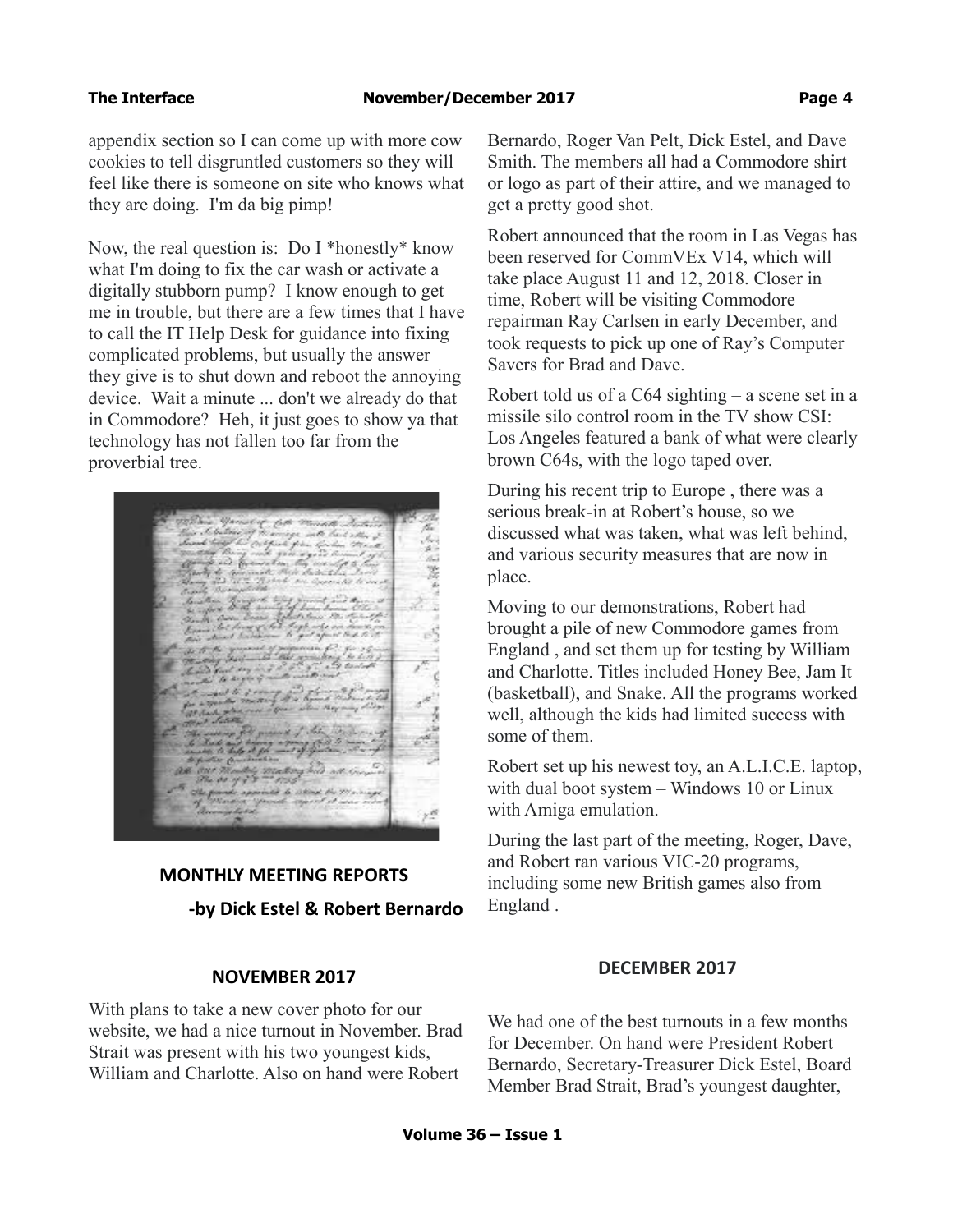Charlotte; Dave Smith, Mike Fard, and newcomer Randy Stoller, who joined the club before the meeting was over. Vice President Roger Van Pelt came by briefly to drop off the equipment.

It was time for elections, with one vacant position to be filled, the board members slot previously held by Louis Mazzei. Dave Smith was elected to the position, and all other officers were re-elected.

Before we got down to business, Robert told us about his latest mishap, getting rear-ended near Salem, Oregon. Before they could get their vehicles towed to a repair shop, he and the guilty driver had to wait some time for tow trucks to get through the heavy traffic that had contributed to the accident. Robert's tow truck driver went above and beyond the call of duty, giving him a ride to the Trail Band concert venue which was his destination. Though stuck in Oregon a few days longer, he was able to drive his car out of the collision center and visit Ray Carlsen in southern Washington. Robert dropped off four, flat C128's for him to repair and picked up items left for him to repair back in September – a PET 2001-4, a CBM PC20 keyboard, and a SX-64. He also picked up a couple of Ray's Computer Savers which the FCUG members had ordered at the November club meeting.

At the December meeting, Robert distributed the Computer Savers to the members, and he spread out a large pile of free programs that came from a member of The Other Group of Amigoids (Amiga club) in San Jose. Of note were some 2-packs of Kodak-brand blank 5.25" floppy disks with the original price of \$9.95, marked down to \$2 (and now free).

Continuing the Christmas giveaway, Dave had brought in a package of reusable plastic water bottles, available to whoever wanted one.

In keeping with a long-standing club tradition, we voted to make a \$50 donation to St. Jude's

Children's Hospital in Memphis. The institution has an enviable record in treating children with cancer, all services provided at no charge.

Robert loaded up a series of games for Charlotte to try. Brad and Mike joined in from time to time.

As the meeting came to a close, Robert and Dave tried out more of the new, commercial game disks from BinaryZone.org.



## **A NET BEFORE THE WEB: THE INFLUENCE OF THE C64 (Originally A Multi-Part Article)**

A pair of former General Electric research scientists in Troy, New York, were working on the idea destined to become Control Video's real future. Howard S. Goldberg and David Panzl had spent some time looking at online services like CompuServe and The Source, and had decided that they could never become a truly mass-market phenomenon in their current form. In an era when far more people watched television than read books, all that monochrome text unspooling slowly down the screen would cause the vast majority of potential customers to run away screaming.

Goldberg and Panzl thought they saw a better model. The Apple Lisa had just been released, the Macintosh was waiting in the wings, and you couldn't shake a stick at any computer conference without hitting someone with the phrase "graphical user interface" on the lips. Simplicity was the new watchword in computing. Goldberg and Panzl believed that anyone who could make a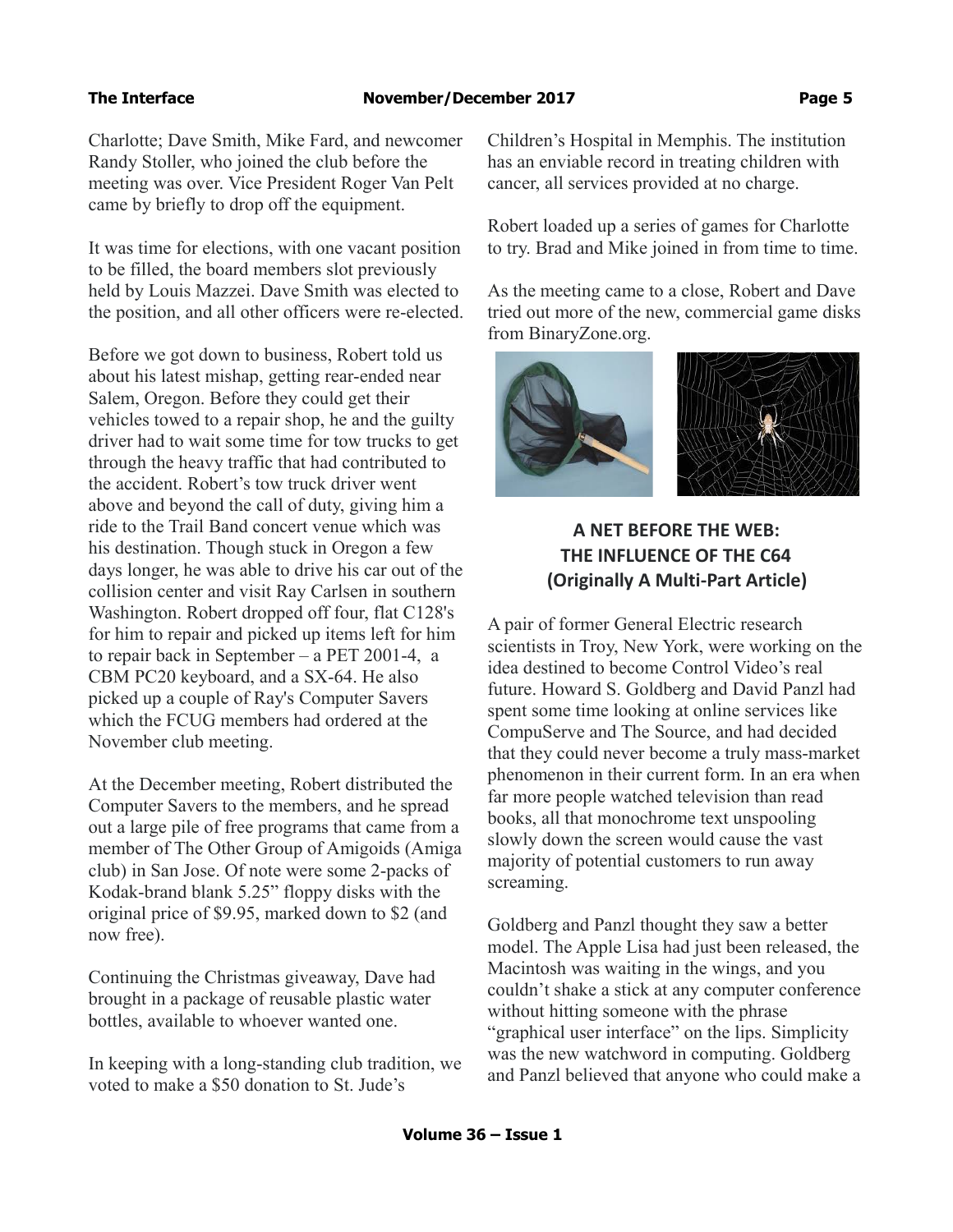point-and-shoot online service to go up against the SLR complexity of current offerings could make a killing.

But how to do so, given the current state of technology? It was all a 300-baud modem could do to transfer text at a reasonable speed. Graphics were out of the question.

Or were they? What if the graphics could be stored locally, on the subscriber's computer, taking most of the load off the modem? Goldberg and Panzl envisioned a sort of hybrid service, in which as much code and data as possible was stored on a disk that would be sent out to subscribers rather than on the service's big computers. With this approach, you would be able to navigate through the service's offerings using a full GUI, which would run via a local application on your computer. If you went into a chat room, the chat application itself would be loaded from disk; only the actual words you wrote and read would need to be sent to and from a central computer. If you decided to write an email, a fullfeatured editor the likes of which a CompuServe subscriber could only dream of could be loaded in from disk, with only the finished product uploaded when you clicked the send button.

Goldberg and Panzl were particularly taken with the possibilities the approach augured for online multiplayer games, a genre still in its infancy. CompuServe had put up a conquer-the-universe multiplayer strategy game called MegaWars, but it was all text, demanding that players navigate through a labyrinth of arcane typed commands. Otherwise there were perennials like Adventure to go along with even moldier oldies like Hangman, but these were single-player games that just happened to be played online. And they all were, once again, limited to monochrome text; it was difficult indeed to justify paying all those connect charges for them when you could type in better versions from BASIC programming books. But what if you could play poker or checkers online

against people from anywhere in the country instead of against the boring old computer, and could do so with graphics? Then online gaming would be getting somewhere. The prospect was so exciting that Goldberg and Panzl called their proposed new online service PlayNet. It seemed the perfect name for the funner, more colorful take on the online experience they hoped to create.

The PlayNet... system updates could be downloaded and installed on the user's disks, thus avoiding the most obvious problem of this approach to an online service – that of having to send out new disks to every customer every time the system was updated. The games were also modular, with new ones made available for download to disk at the user's discretion as they were developed. All told, it was an impressive feat of software engineering that would prove very robust; the software shown here would remain in active use as PlayNet or QuantumLink for a decade, and some of its underpinnings would last even longer than that.

When they shared their idea with others, they found a number who agreed with them about its potential. With backing from Rensselaer Polytechnic University, the New York State Science and Technology Foundation, and Key Venture Corporation, they moved into a technology "incubator" run by the first of these in May of 1983. For PlayNet's client computer one admitted disadvantage of their approach was that it would require them to write a separate version of their software for every personal computer they targeted — they chose the recently released, fast-selling Commodore 64, which sported some of the best graphics in the industry. The back end would run on easily scalable 68000 based servers made by a relatively new company called Stratus. (The progression from CompuServe to PlayNet thus highlights the transition from big mainframes and minicomputers to the microcomputer-based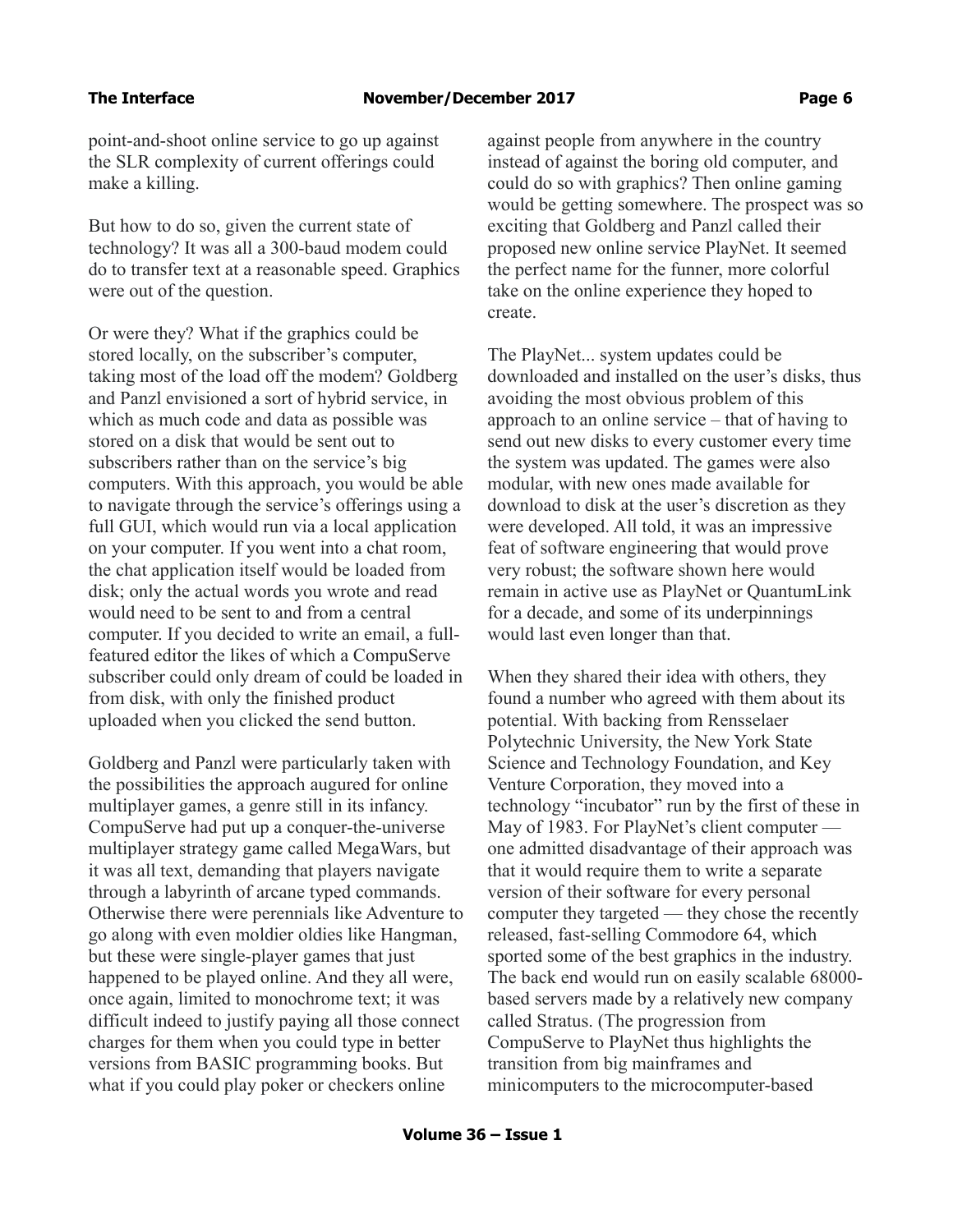client/server model in networking, just as it does the transition from a textual to a graphical focus.) Facing a daunting programming task on both the client and server sides, Goldberg and Panzl took further advantage of their relationship with Rensselaer Polytechnic to bring in a team of student coders, who worked for a stipend in exchange for university credit, applying to the project many of the cutting-edge theoretical constructs they were learning about in their classes.

PlayNet began trials around Troy and Albany in April of 1984, with the service rolling out nationwide in October. Commodore 64 owners had the reputation of being far more pricesensitive than owners of other computers, and Goldberg and Panzl took this conventional wisdom to heart. PlayNet was dramatically cheaper than any of the other services: \$35 for the signup package which included the necessary software, followed by \$6 per month and \$2 per hour actually spent online; this last was a third of what CompuServe would cost you. PlayNet hoped to, as the old saying goes, make it up in volume. Included on the disks were no fewer than thirteen games, whose names are mostly selfexplanatory: Backgammon, Boxes, Capture the Flag, Checkers, Chess, Chinese Checkers, Contract Bridge, Four in a Row, Go, Hangman, Quad 64, Reversi, and Sea Strike. While they were all fairly unremarkable in terms of interface and graphics, not to mention lack of originality, it was of course the well-nigh unprecedented ability to play them with people hundreds or thousands of miles away that was their real appeal. You could even chat with your opponent as you played.

In addition to the games, most of the other areas people had come to expect from online services were present, if sometimes a little bare. There were other small problems beyond the paucity of content — some subscribers complained that chunks loaded so slowly from the Commodore

64's notoriously slow disk drive that they might almost just as well have come in via modem, and technical glitches were far from unknown — but PlayNet was certainly the most user-friendly online service anyone had ever seen, an utterly unique offering in an industry that tended always to define it itself in relation to the lodestar that was CompuServe.

Things seemed to go fairly well at the outset, with PlayNet collecting their first 5000 subscribers within a couple of months of launch. But, sadly given how visionary the service really was, they would never manage to get much beyond that. Separated both geographically and culturally from the big wellsprings of technology venture capital around Silicon Valley, forced to deal with a decline in the home-computer market shortly after their launch that made other sources of funding shy away, they were perpetually cash-poor, a situation that was only exacerbated by the rockbottom pricing — something that, what with prices always being a lot harder to raise on customers than they are to lower, they were now stuck with. An ugly cycle began to perpetuate itself. Sufficient new subscribers would sign up to badly tax the existing servers, but PlayNet wouldn't have enough money to upgrade their infrastructure to match their growth right away. Soon, enough customers would get frustrated by the sluggish response and occasional outright crashes to cancel their subscriptions, bringing the system back into equilibrium. Meanwhile PlayNet was constantly existing at the grace of the big telecommunications networks whose pipes and access numbers they leased, the prospect of sudden rate hikes a Sword of Damocles hanging always over their heads. Indeed, the story of PlayNet could serve as an object illustration as to why all of the really big, successful online services seemed to have the backing of the titans of corporate America, like H&R Block, Readers Digest, General Electric, or Sears. This just wasn't a space with much room for the little guy. PlayNet may have been the most innovative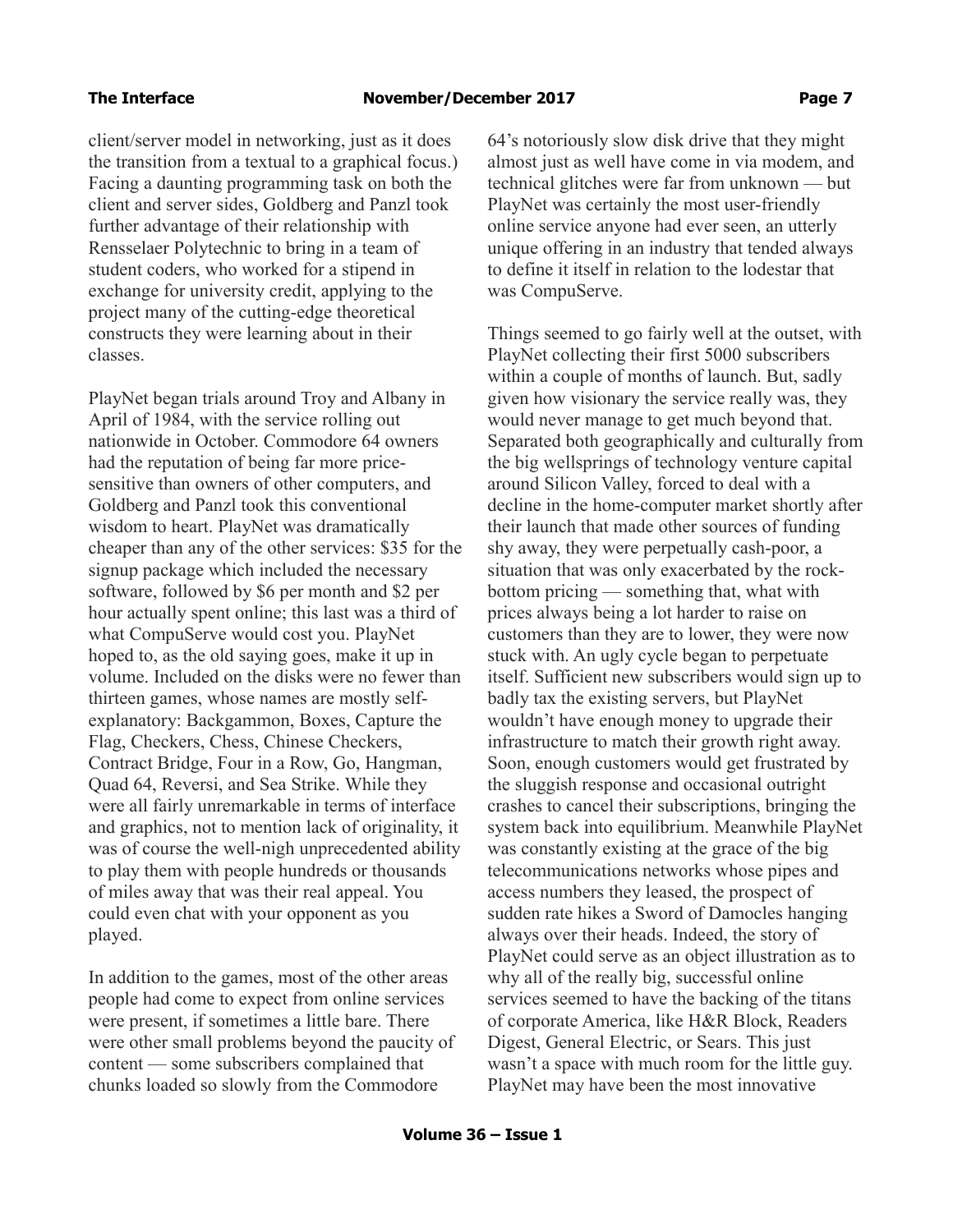service to arrive since CompuServe and The Source had spawned the consumer-focused online-services industry in the first place, but innovation alone wasn't enough to be successful there.

Still, Goldberg and Panzl could at least take solace that their company had a reason to exist. While PlayNet was struggling to establish an online presence, Control Video was… continuing to exist, with little clear reason why beyond Jim Kimsey and Steve Case's sheer stubbornness. Kimsey loved to tell an old soldier's joke about a boy who is seen by the roadside, frantically digging into a giant pile of horse manure. When passersby ask him why, he says, "There must be a pony in here somewhere!" There must indeed, thought Kimsey, be a pony for Control Video as well buried somewhere in all this... they were digging through. He looked for someone he could sell out to, but Control Video's only real asset was the agreements they had signed with telecommunications companies giving them access to a nationwide network they had barely ever used. That was nice, but it wasn't, judged potential purchasers, worth taking on a mountain of debt to acquire.

The way forward... materialized more by chance than anything. Working through his list of potential purchasers, Kimsey made it to Commodore, the home-computer company, in the spring of 1985. Maybe, he thought, they might like to buy him out in order to use Control Video's network to set up their own online service for their customers. He had a meeting with Clive Smith, an import from Commodore's United Kingdom branch who was among the bare handful of truly savvy executives the home office ever got to enjoy. (Smith's marketing instincts had been instrumental in the hugely successful launch of the Commodore 64.) Commodore wasn't interested in running their own online service, Smith told Kimsey; having released not one but two flop computers in 1984 in the form of the

Commodore 16 and Plus/4, they couldn't afford such distractions. But if Control Video wanted to start an independent online service just for Commodore 64 owners, Commodore would be willing to anoint it as their officially recommended service, including it in the box with every new Commodore 64 and 128 sold in lieu of the CompuServe Snapaks that were found there now. He even knew where Kimsey could get some software that would make his service stand out from all of the others, by taking full advantage of the Commodore 64's color graphics -- a little outfit called PlayNet, up in Troy, New York.

It seemed that PlayNet, realizing that they needed to find a strong corporate backer if they hoped to survive, had already come to Commodore looking for a deal very similar to the one that Clive Smith was now offering Jim Kimsey. But, while he had been blown away by the software they showed him, Smith had been less impressed by the business acumen of the two former research scientists sitting in his office. He'd sent them packing without a deal, but bookmarked the PlayNet software in his mind. While Kimsey's company was if anything in even worse shape than PlayNet on the surface, Smith thought he saw a much shrewder businessman before him, and knew from the grapevine that Kimsey was still tight with the venture capitalists who had convinced him to take the job with Control Video in the first place. He had, in short, all the business savvy and connections that Goldberg and Panzl lacked. Smith thus brokered a meeting between Control Video and PlayNet to let them see what they could work out.

What followed was a veritable looting of PlayNet's one great asset. Kimsey acquired all of their software for a reported \$50,000, plus ongoing royalty payments that were by all accounts very small indeed. If it wasn't quite Bill Gates's legendary fleecing of Seattle Computer Products for the operating system that became MS-DOS, it wasn't that far behind either.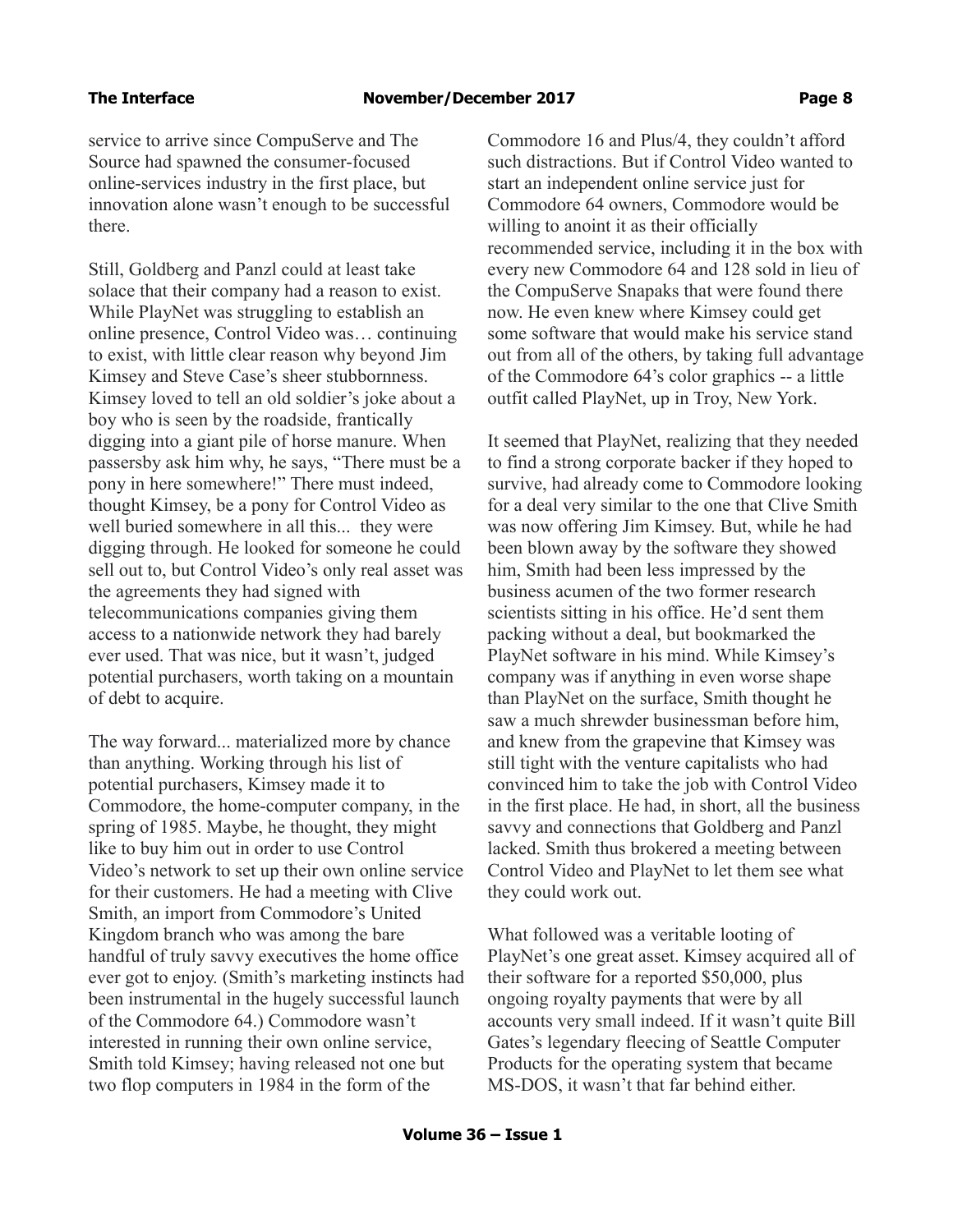PlayNet's software would remain for the next nine years the heart of the Commodore 64 online service Kimsey was now about to start.

The best thing Goldberg and Panzl could have done for their company would have been to abandon altogether the idea of hosting their own online service, embracing the role of Control Video's software arm. But they remained wedded to the little community they had fostered, determined to soldier on with the PlayNet service as an independent entity even after having given away the store to a fearsome competitor that enjoyed the official blessing of Commodore which had been so insultingly withheld from them. Needless to say, it didn't go very well; PlayNet finally gave up the ghost in 1987, almost two years after the rival service had launched using their own technology. As part of the liquidation, they transferred all title to said technology in perpetuity to Jim Kimsey and Steve Case's company, to do with as they would. Thus was the looting completed.

Well before that happened, the looter was no longer known as Control Video. Wanting a fresh start after all the fiasco and failure of the last couple of years... Kimsey on May 25, 1985, put Control Video in a shoe box, as he put it, and pulled out Quantum Computer Services. A new company in the eyes of the law, Quantum was in every other way a continuation of the old, with all the same people, all the same assets and liabilities, even the same philosophical orientation. For all that the deal with Commodore and the acquisition of the PlayNet software was down to seeming happenstance, the online service that would come to be known as QuantumLink evinced... Steve Case's determination to create a more colorful, easier, friendlier online experience that would be as welcoming to homemakers and humanities professors as it would to hardcore hackers. And in running on its own custom software, it allowed Quantum the complete

control of the user's experience which Case had always craved.

Continuing to tax the patience of their financiers... Quantum worked through the summer and early fall of 1985 to adapt the PlayNet software to their own needs and to set up the infrastructure of Stratus servers they would need to launch. QuantumLink officially went live on the evening of November 1, 1985. It was a tense group of administrators and techies who sat around the little Vienna, Virginia, data center, watching as the first paying customers logged in, watching what they did once they arrived. (Backgammon, for what it's worth, was an early favorite.) By the time the users' numbers had climbed into the dozens, beers were being popped and spontaneous cheers were in the air. Simultaneous users would peak at about 100 that night — not exactly a number to leave CompuServe shaking in their boots. But so be it; it just felt so good to have an actual product — an actual, concrete purpose after their long time in the wilderness.

In keeping with the price-sensitive nature of the Commodore market, Quantum strove to make their service cheaper than the alternatives, but were careful not to price-cut themselves right out of business as had PlayNet. Subscribers paid a flat fee of \$10 per month for unlimited usage of socalled "Basic" services, which in all honesty didn't include much of anything beyond the online encyclopedia and things that made Quantum money in other ways, like the online shopping mall. "Plus" services, including the games and the chat system that together were always the centerpiece of QuantumLink social life, cost \$3.60 per hour, with one hour of free Plus usage per month included with every subscription. The service didn't set the world on fire in the beginning, but the combination of Commodore's official support, the userfriendliness of the graphical interface, and the aggressive pricing paid off reasonably well in the long term. Within two months, QuantumLink had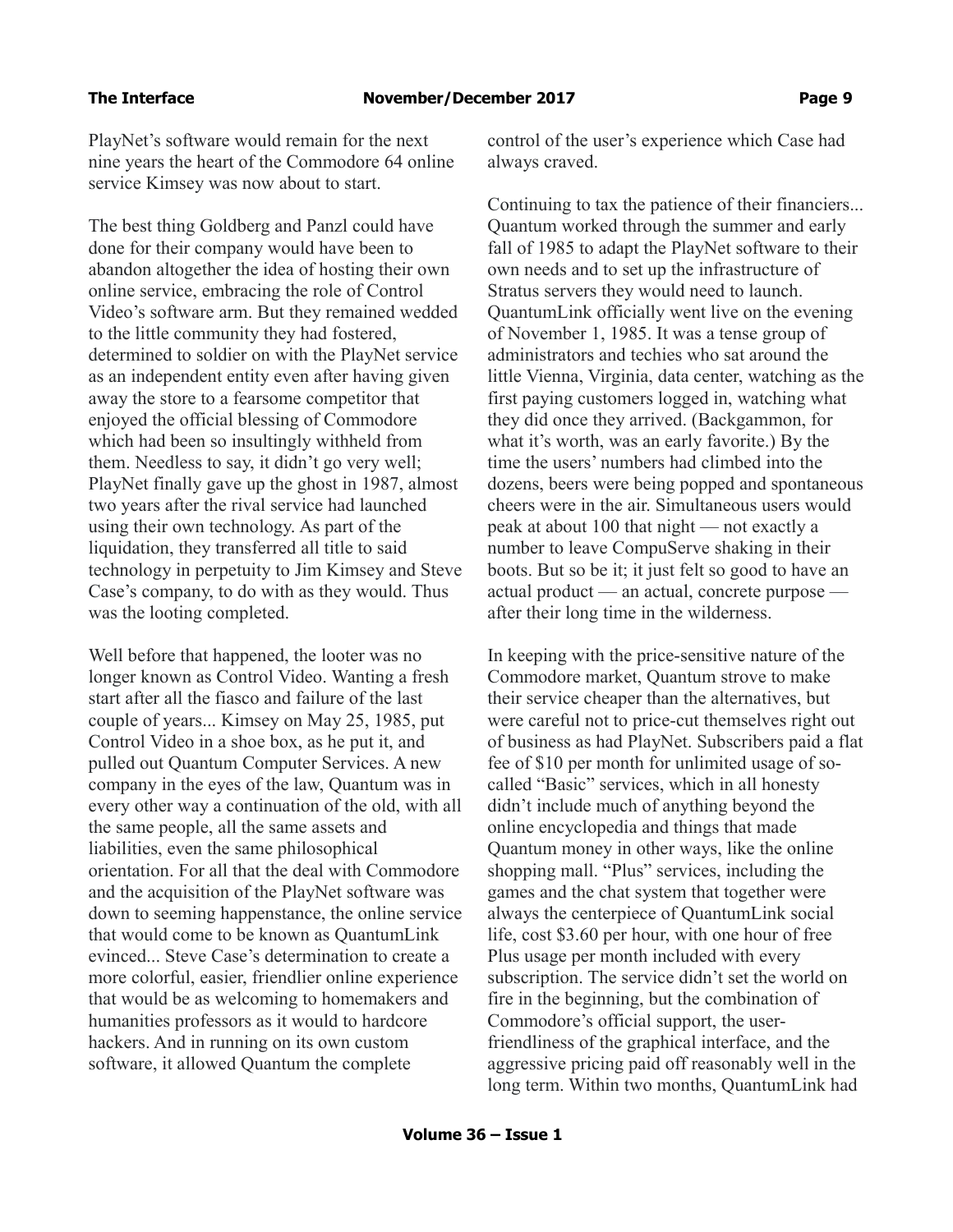its first 10,000 subscribers, a number it had taken CompuServe two years to achieve. Less than a year after that, it had hit 50,000 subscribers. By then, Quantum Computer Services had finally become self-sustaining, even able to make a start at paying down the debt they had accumulated during the Control Video years.

Quantum had the advantage of being able to look back on six years of their rivals' experience for clues as to what worked and what didn't. [For example,] one of QuantumLink's unique editorial services was an easy-to-navigate buyer's guide to Commodore software. For the intensely detailoriented Steve Case, this was a treasure trove of incalculable value. Recognizing, as had Goldberg and Panzl before him, that other services were still far too hard to use for true mainstream acceptance, he insisted that nothing be allowed on QuantumLink that his mother couldn't handle.

But Case's vision for QuantumLink wasn't only about being, as he put it, "a little easier and cheaper and more useful" than the competition. He grasped that, while people might sign up for an online service for the practical information and conveniences it could offer them, it was the social interchange — the sense of community — that kept them logging on. To a greater degree than that of any of its rivals, QuantumLink's user community was actively curated by its owner. Every night of the week seemed to offer a chat with a special guest, or a game tournament, or something. If it was more artificial — perhaps in a way more cynical — than CompuServe's more laissez-faire, organic approach to communitybuilding, it was every bit as effective. "Most services are information- and retrieval-oriented. It doesn't matter if you get on on Tuesday or Thursday because the information is the same," said Case; ...this statement wasn't really accurate at all, but it served his rhetorical purpose. "What we've tried to do is create a more event-oriented social system, so you really do want to check in every night just to see what's happening —

because you don't want to miss anything." Getting the subscriber to log on every night was of course the whole point of the endeavor. "We recognized that chat and community were so important to keep people on," remembers Bill Pytlovany, a Quantum programmer. "I joked about it. You get somebody online, we've got them by the balls. Plain and simple, they'll be back tomorrow."

Indeed, QuantumLink subscribers became if anything even more ferociously loyal — and ferociously addicted — than users of rival services. "For some people, it was their whole social life," remembers a Quantum copywriter named Julia Wilkinson. "That was their reality." All of the social phenomena I've already described on CompuServe — the friendships and the romances and, inevitably, the dirty talk happened all over again on QuantumLink. ("The most popular [features of the service] were far and away the sexual chat rooms," remembers one Quantum manager. "The reality of what was happening was, if you just let these folks plug into each other, middle-aged people start talking dirty to each other.") Even at the cheaper prices, plenty of subscribers were soon racking up monthly bills in the hundreds of dollars — music to the ears of Steve Case and Jim Kimsey, especially given that the absolute number of QuantumLink subscribers would never quite meet the original expectations of either Quantum or Commodore. While the raw numbers of Commodore 64s had seemingly boded well — it had been by far the most popular home computer in North America when the service had launched — a glance beyond the numbers might have shown that the platform wasn't quite as ideal as it seemed. Known most of all for its cheap price and its great games, the Commodore 64 attracted a much younger demographic than most other computer models. Such youngsters often lacked the means to pay even QuantumLink's relatively cheap rates — and, when they did have money, often preferred to spend it on boxed games to play face-to-face with their friends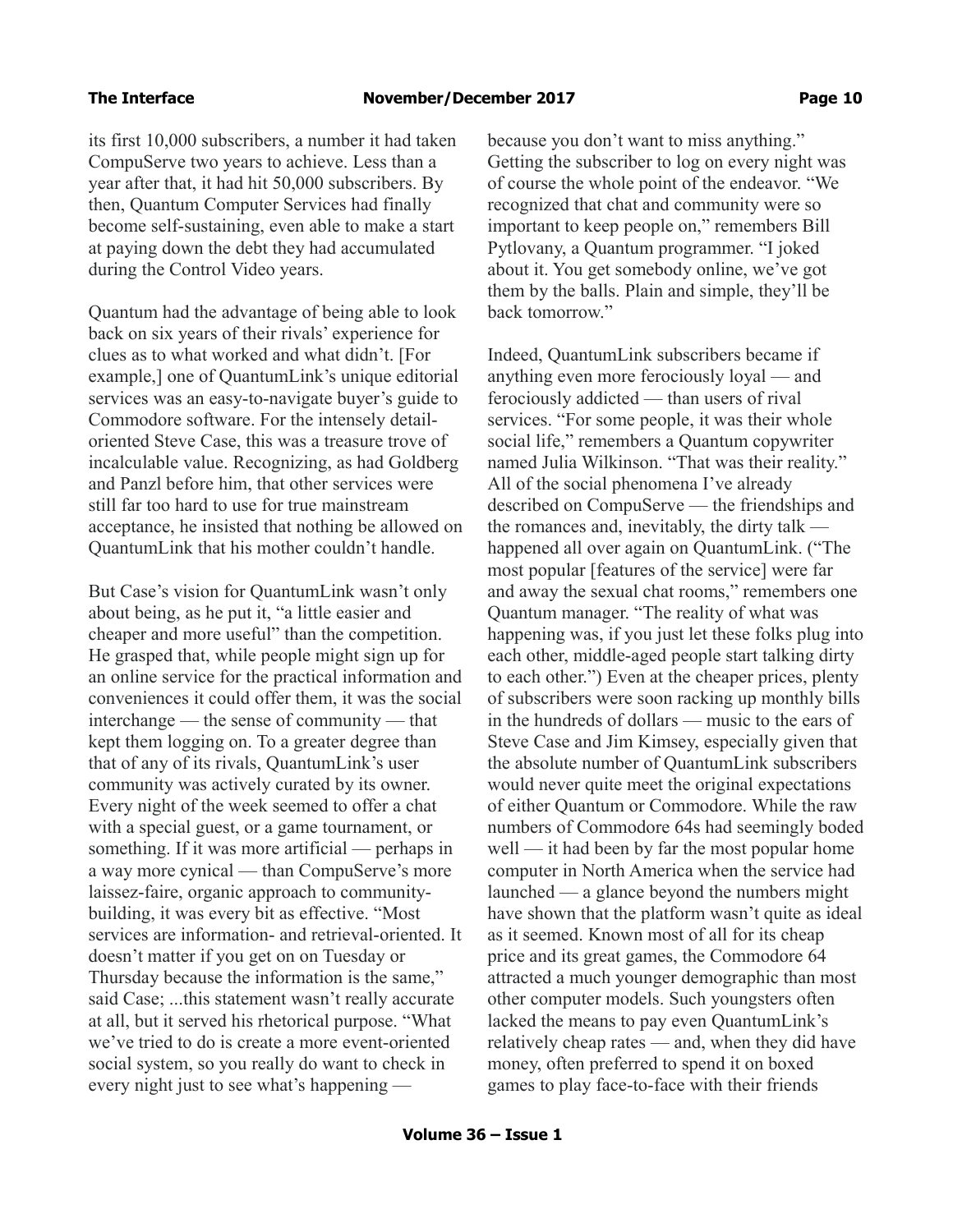rather than online games and chat.

Nevertheless, and while I know of no hard numbers that can be applied to QuantumLink at its peak, it had become a reasonably popular service by 1988, with a subscriber base that must have climbed comfortably over the 100,000 threshold. If not a serious threat to the likes of CompuServe, neither was it anything to sneeze at in the context of the times. Considering that QuantumLink was only ever available to owners of Commodore 64s and 128s — platforms that went into rapid decline in North America after 1987 — it did quite well in the big picture in what was always going to be a bit of an uphill struggle.

Even had the service been notable for nothing else, something known as Habitat would have been enough to secure QuantumLink a place in computing history. Developed in partnership with Lucasfilm Games, it was the first graphical massively multiplayer virtual world, one of the most important forerunners to everything from World of Warcraft to Second Life. It was online in its original form for only a few months in early 1988, in a closed beta of a few hundred users that's since passed into gaming legend. Quantum ultimately judged Habitat to be technologically and economically unfeasible to maintain on the scale that would have been required in order to offer access to all of their subscribers. It did, however, reemerge a year later in bowdlerized fashion as Club Caribe, more of an elaborate online-chat environment than the functioning virtual world Lucasfilm had envisioned.

But to reduce QuantumLink to the medium for Habitat, as is too often done in histories like this one, is unjust. The fact is that the service is notable for much more than this single pioneering game that tends so to dominate its historical memory. Its graphical interface would prove very influential on the competition, to a degree that is perhaps belied by its relatively modest subscriber roll. In 1988, a new service called Prodigy,

backed by IBM and Sears, entered the market with an interface not all that far removed from QuantumLink's, albeit running on MS-DOS machines rather than the Commodore 64; thanks mostly to its choice of platform, it would far outstrip its inspiration, surpassing even GEnie to become the number-two service behind CompuServe for a time in the early 1990s. Meanwhile virtually all of the traditional text-only services introduced some form of optional graphical front end.

CompuServe, as usual, came up with the most thorough-going technical solution, offering up a well-documented "Host Micro Interface" protocol which third-party programmers could use to build their own front ends, thus creating a thriving, competitive marketplace with alternatives to suit most any user. Kimsey and Case could at least feel proud that their little upstart service had managed to influence such a giant of online life, even as they wished that QuantumLink's bottom line was more reflective of its influence.

QuantumLink's technical approach was proving to be, for all its advantages, something of a double-edged sword. For all that it had let Quantum create an easier, friendlier online service, for all that the Commodore and PlayNet deals had saved them from bankruptcy, it also left said service's fate tied to that of the platform on which it ran. It meant, in other words, that QuantumLink came with an implacable expiration date.

This hard reality had never been lost on Steve Case. As early as 1986, he had started looking to create alternative services on other platforms, especially ones that might be longer-lived than Commodore's aging 8-bit line. His dream platform was the Apple Macintosh, with its demographic of well-heeled users who loathed the command-line interfaces of most online services as the very embodiment of The Bad Old Way of pre-Mac computing. Showing the single-minded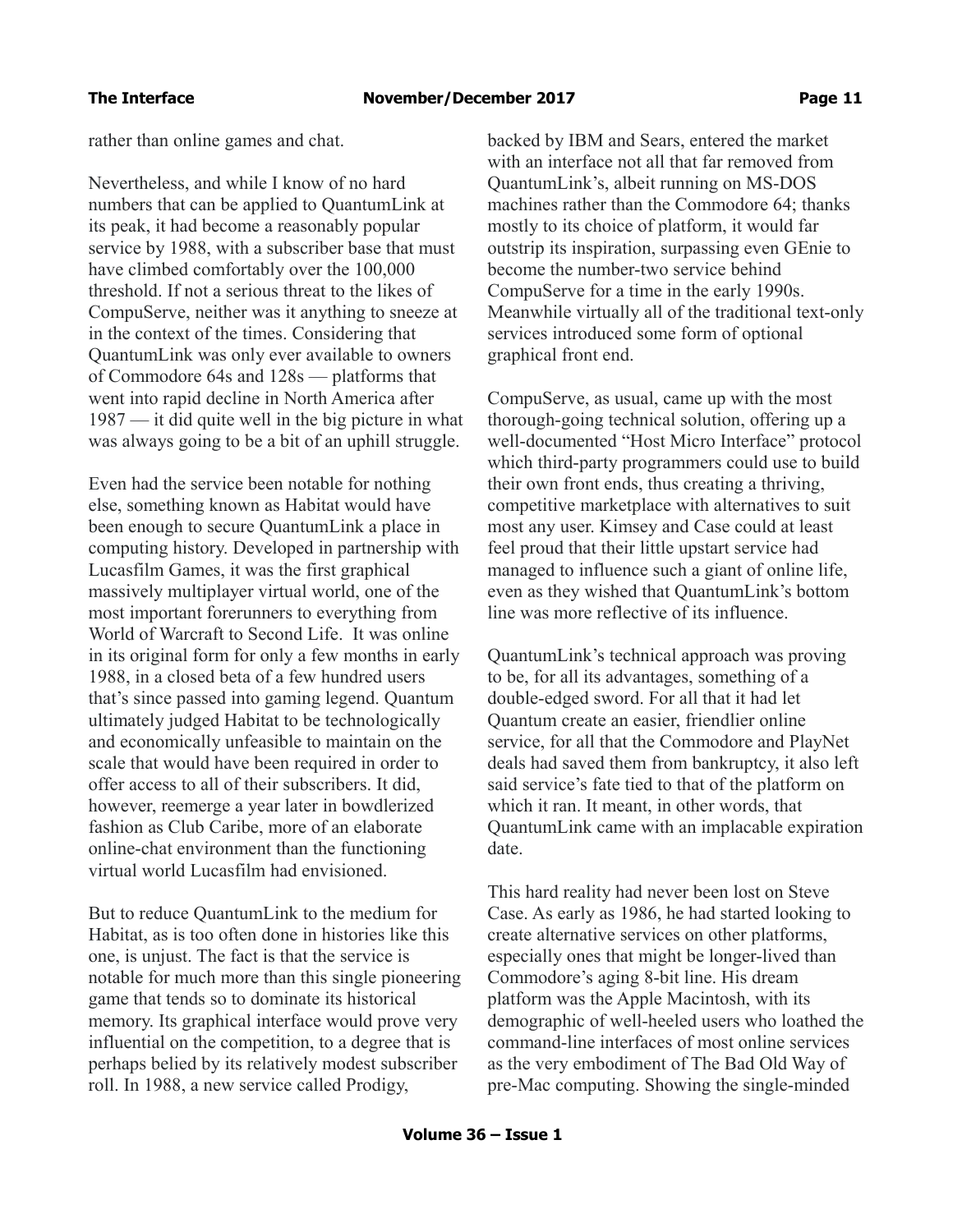determination that could make him alternately loved and loathed, he actually moved to Cupertino, California, home of Apple, for a few months at the height of his lobbying efforts. But Apple wasn't quite sure Quantum was really up to the task of making a next-generation online service for the Macintosh, finally offering him instead only a sort of trial run on the Apple II, their own aging 8-bit platform.

Quantum Computer Services's second online service, a fairly straightforward port of the Commodore QuantumLink software stack to the Apple II, went online in May of 1988. It didn't take off like they had hoped. Part of the problem was doubtless down to the fact that Apple II owners were well-entrenched by 1988 on services like CompuServe and GEnie, and weren't inclined to switch to a rival service. But there was also some uncharacteristically mixed public messaging on the part of an Apple that had always seemed lukewarm about the whole project; people inside both companies joked that they had given the deal to Quantum to make an online service for a platform they didn't much care about anymore just to get Steve Case to quit bugging them. Having already a long-established online support network known as AppleLink for dealers and professional clients, Apple insisted on calling this new, completely unrelated service AppleLink Personal Edition, creating huge confusion. And they rejected most of the initiatives that had made QuantumLink successful among Commodore owners, such as the inclusion of subscription kits in their computers' boxes, thus compounding the feeling at Quantum that their supposed partners weren't really all that committed to the service. Chafing under Apple's rigid rules for branding and marketing, the old soldier Kimsey growled that they were harder to deal with than the Pentagon bureaucracy.

Apple dropped Quantum in the summer of 1989, barely a year after signing the deal with them, and thereby provoked a crisis inside the latter

company. The investors weren't at all happy with the way that Quantum seemed to be doing little more than treading water; with so much debt still to service, they were barely breaking even as a business. Meanwhile the Commodore 64 market to which they were still bound was now in undeniable free fall, and they had just seen their grand chance to ride Apple into greener pastures blow up in their faces. The investors blamed for the situation Steve Case, who had promised them that the world would be theirs if they could just get in the door at Cupertino. Jim Kimsey was forced to rise up in his protege's defense. "You don't take a 25-pound turkey out of the oven and throw it away before it's done," he said, pointing to the bright future that Case was insisting could yet be theirs if they would just stay the course. Kimsey could also deliver the good news from his legal department that terminating their marketing agreement early was going to cost Apple \$2.5 million, to be paid directly to Quantum Computer Services. For the time being, it was enough to save Case's job. But the question remained - what was Quantum to do in a post-Commodore world?

In his methodical way, Case had already been plugging away at several potential answers to that question beyond the Apple relationship. One of them, called PC-Link, was in fact just going live as this internal debate was taking place. Produced in partnership with Radio Shack, it was yet another port of the Commodore QuantumLink software stack, this time to Radio Shack's Tandy line of MS-DOS clones. PC-Link would do okay, but Radio Shack stores were no longer the retail Ground Zero of the home-computing market that they had been when CompuServe had gotten into bed with them with such success almost a decade ago.

Quantum was also in discussions with no less of a computing giant than IBM, to launch an online service called Promenade in 1990 for a new line of IBM home computers called the PS/1, a sort of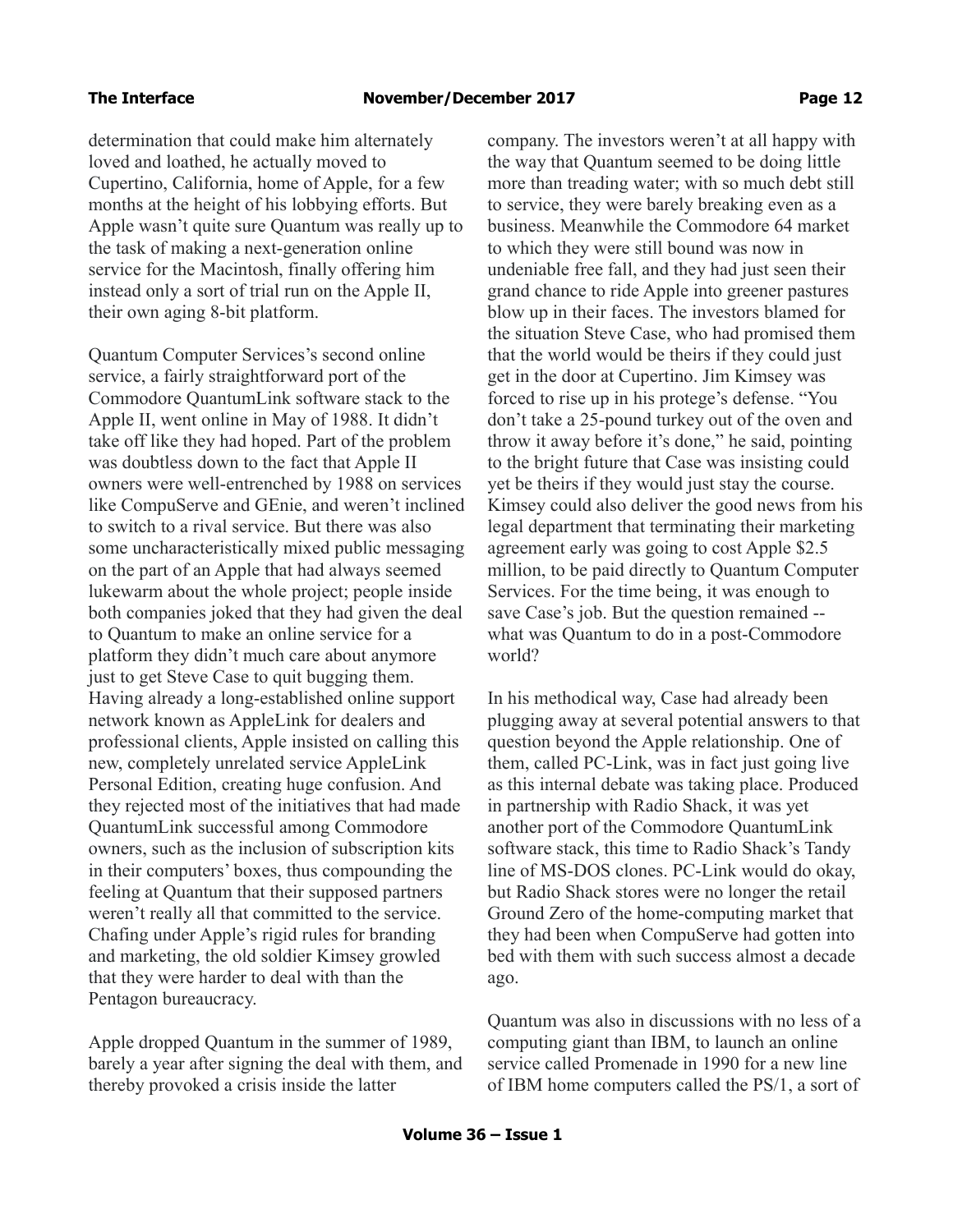successor to the earlier, ill-fated PCjr. On the one hand, this was a huge deal for so tiny a company as Quantum Computer Services. But on the other, taking the legendary flop that had been the PCjr to heart, many in the industry were already expressing skepticism about a model line that had yet to even launch. Even Jim Kimsey was downplaying the deal: "It's not a make-or-break deal for us. We're not expecting more than \$1 million in revenue from it [the first] year. Down the road, we don't know how much it will be. If the PS/1 doesn't work, we're not in trouble." A good thing, too: the PS/1 project would prove another expensive fiasco for an IBM who could never seem to figure out how to extend their success in business computing into the consumer marketplace.

So, neither of these potential answers was the answer Quantum sought. In fact, they were just exacerbating a problem that dogged the entire online-services industry -- the way that no service could talk to any other service. By the end of the 1980s Quantum had launched or were about to launch four separate online services, none of which could talk to one another, marooning their subscribers on one island or another on the arbitrary basis of the model of computer they happened to have chosen to buy. It was hard enough to nurture one online community to health; to manage four was all but impossible. The deal with Commodore to found QuantumLink had almost certainly saved Quantum from drowning, but the similar bespoke deals with Apple, Radio Shack, and IBM, as impressive as they sounded on their face, threatened to become the millstone around their neck which dragged them under again.

Circa October of 1989, Case therefore decided it was time for Quantum to go it alone, to build a brand of their own instead of for someone else. The perfect place to start was with the moribund AppleLink Personal Edition, which, having just lost its official blessing from Apple, would have

to either find a new name or shut down. Case wasn't willing to do the latter, so it would have to be the former. While it would be hard to find a worse name than the one the service already had, he wanted something truly great for what he was coming to envision as the next phase of his company's existence. He held a company-wide contest soliciting names, but in the end the one he chose was the one he came up with himself. AppleLink Personal Edition would become America Online. He loved the sense of sweep, and loved how very Middle American it sounded, like, say, Good Morning, America on the television or America's Top 40 on the radio. It emphasized his dream of building an online community not for the socioeconomic elite but for the heart of the American mainstream. A member of said elite though he himself was, he knew where the real money was in American media. And besides, he thought the natural abbreviation of AOL rolled off the tongue in downright tripping fashion.

In the beginning, the new era which the name change portended was hard to picture; the new AOL was at this point nothing more than a rebranding of the old AppleLink Personal Edition. Only some months after the change, well into 1990, did Case begin to tip his hand. He had had his programmers working on his coveted Macintosh version of the AppleLink software since well before Apple had walked away, in the hope, since proven forlorn, that the latter would decide to expand their agreement with Quantum. Now, Quantum released the Macintosh version anyway — a version that connected to the very same AOL that was being used by Apple II owners. A process that would become known inside Quantum as "The Great Commingling" had begun.

Case had wanted the Mac version of AOL to blend what Jeff Wilkins over at CompuServe would have called "high-tech" and "high-touch." He wanted, in other words, a product that would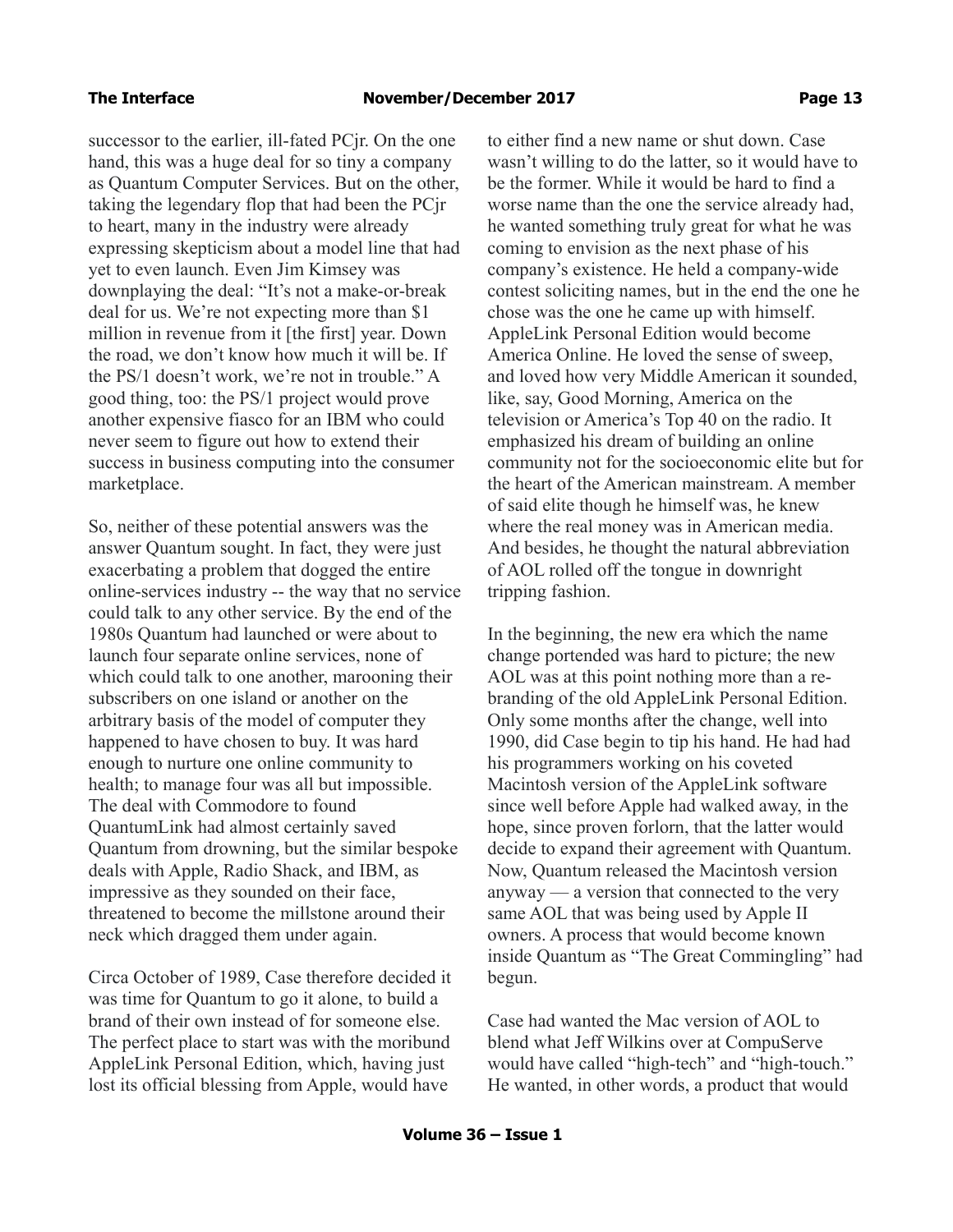impress, but that would do so in a friendly, nonintimidating way. He came up with the idea of using a few voice samples in the software — a potentially very impressive feature indeed, given that the idea of a computer talking was still quite an exotic one among the non-techie demographic he intended to target. A customer-service rep at Quantum named Karen Edwards had a husband, Elwood Edwards, who worked as a professional broadcaster and voice actor. Case took him into a studio and had him record four phrases: "Welcome!," "File's done!," "Goodbye!," and, most famously, "You've got mail!" The last in particular would become one of the most iconic catchphrases of the 1990s, furnishing the title of a big Hollywood romantic comedy and even showing up in a Prince song. Even for those of us who were never on AOL, the sample today remains redolent of its era, when all of the United States seemed to be rushing to embrace its online future all at once. At AOL's peak, the chirpy voice of Elwood Edwards was easily the most recognizable — and the most widely heard voice in the country.

But we get ahead of the story: recorded in 1990, the Edwards samples wouldn't become iconic for several more years. In the meantime, the Great Commingling continued apace, with PC-Link and Promenade being shut down as separate services and merged into AOL in March of 1991. Only QuantumLink was left out in the cold; running as it was on the most limited hardware, with displays restricted to 40 columns of text, Quantum's programmers judged that it just wasn't possible to integrate what had once been their flagship service with the others. Instead QuantumLink would straggle on alone, albeit increasingly neglected, as a separate service for another four and a half years. The few tens of thousands of loyalists who stuck it out to the bitter end often retained their old Commodore hardware, now far enough out of date to be all but useless for any other purpose, just to retain access to QuantumLink. The plug was finally pulled on

October 31, 1994, one day shy of the service's ninth birthday. Even discounting the role it had played as the technical and philosophical inspiration for America Online, the software that Howard Goldberg and David Panzl and their team of student programmers had created had had one heck of a run. Indeed, QuantumLink is regarded to this day with immense nostalgia by those who used it, to such an extent that they still dream the occasional quixotic dream of reviving it.

For Steve Case, though, QuantumLink was the past already in 1991; AOL was the future. The latter was now available to anyone with an MS-DOS computer — already the overwhelmingly dominant platform in the country, whose dominance would grow to virtual monopoly status as the decade progressed. This was the path to the mainstream. To better reflect the hoped-for future, the name of Quantum Computer Services joined that of Control Video in Jim Kimsey's shoe box of odds and ends in October of 1991. Henceforward, the company as well as the service would be known as America Online.



### **>>--> Officers and Keypersons <--<<**

| Board of Trustees  Brad Strait, Dave Smith |  |
|--------------------------------------------|--|
| The Interface Editor  Lenard Roach         |  |
|                                            |  |
| Club equipment  Roger Van Pelt             |  |
| Meeting place reservation  Dick Estel      |  |

### -**The Small Print-**

The Fresno Commodore User Group is a club whose members share an interest in Commodore